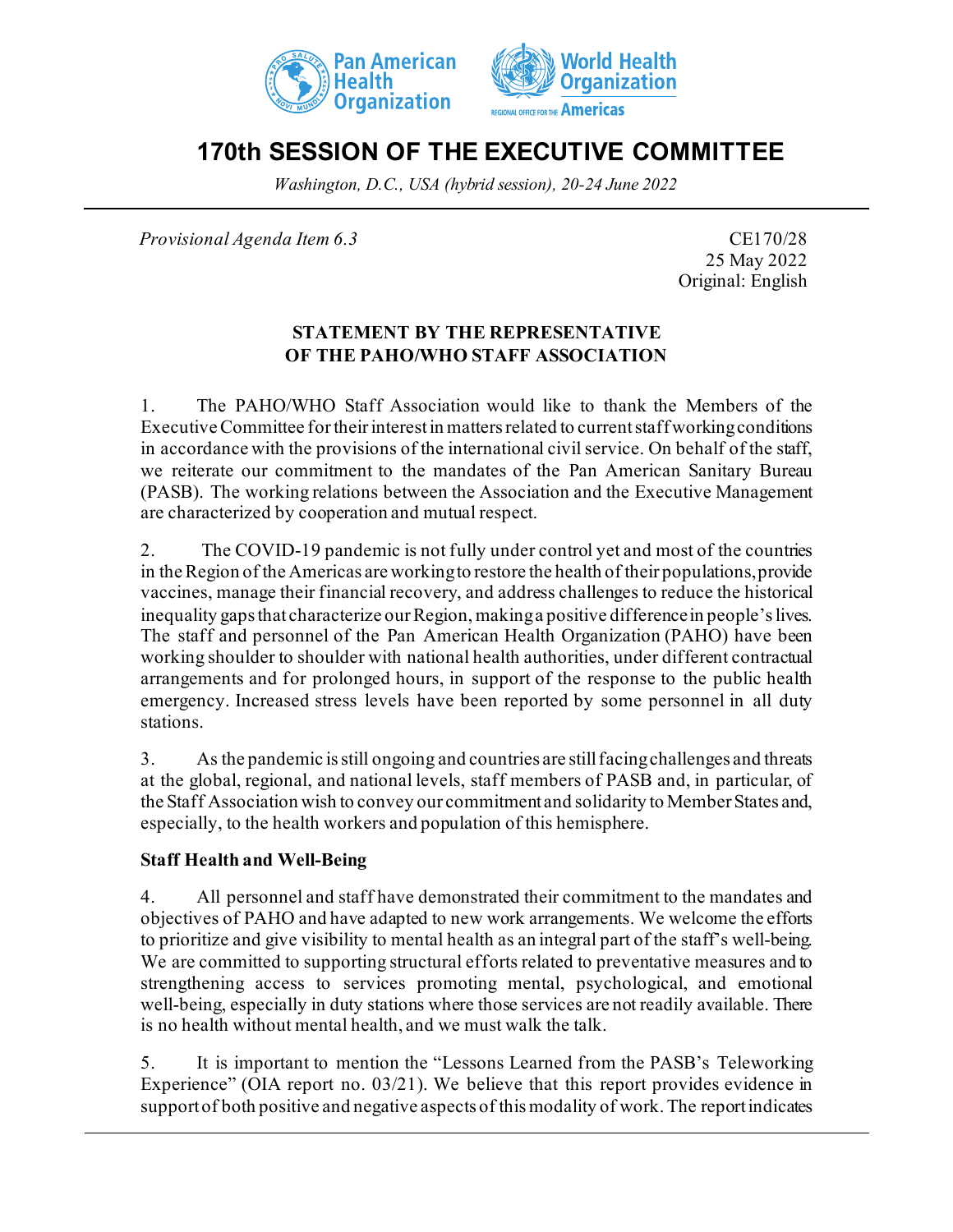that telework resulted in cost savings (reducing travel expenditure, for instance), did not adversely affect productivity, and did not hinder remote supervision of personnel. In addition to these findings, we recognize that telework provided flexibility with regards to working hours and administrative matters. At the same time, the report notes that: *a)* personnel sometimes felt compelled to work or respond to messages outside regular work hours (including during lunch break), which blurred the distinction between work and private life and induced experiences of "burnout"; *b)* the scheduling of back-to-back meetings was sometimes excessively burdensome; and *c)* PASB might have provided a greater degree of support to those afflicted by isolation and anxiety.

6. The evidence also shows that there has been no "back to normal," considering as normal what was the case before the pandemic. It is clear that the workforce is facing dramatic changes, such as: *a)* the change in dynamics in families; *b)* the advantages of virtualization for certain processes, such as consultation, training, learning, systematization, and enabling functions in general; and *c)* new trends in the use of resources for face-to-face meetings, missions, and travel in general, which must consider public health measures and often require extra funding in cases where participants or staff become sick with COVID-19. Constant monitoring is required.

# **Diversity, Equity, and Inclusion**

7. The PAHO/WHO Staff Association welcome the recent commitment by the World Health Organization (WHO) to improve diversity, equity, and inclusion (DEI), with the launch of the one-year project "Listen, Learn & Act Together," in June 2021, as well as the Human Resources Agenda and Action Plan for DEI for the WHO Workforce, published in May 2022. We support this initiative and have our own representative collaborating with it. We encourage everyone, especially those in leadership positions, to actively work on and give visibility to the initiative on diversity, equity, and inclusion.

8. The Ethics Office (ETH) of PAHO, appointed by the Director's Office as focal point for this important WHO initiative, must make more systematic efforts to develop DEI activities that are meaningful, bold, practical, and sustainable across PAHO. These efforts should include adapting parts of the initiative into training and awareness campaigns. WHO has assigned resources for this initiative, and we would like to see concrete products and services in this area.

# **Zero-Tolerance Culture on Sexual Exploitation, Abuse, and Harassment**

9. The Staff Association strongly condemns all forms of harassment, sexual exploitation, abuse, and harassment (SEAH), and gender-based violence, and we stress that, when experienced in the workplace, they constitute a human rights violation and a serious attack against the person.

10. We welcome the strong commitment and all efforts by the Director of PASB to prevent sexual exploitation and abuse and to investigate allegations of harassment and sexual harassment. WHO has assigned resources to activities involving the prevention of SEAH, which will fund at least two professional positions in the Region of the Americas.